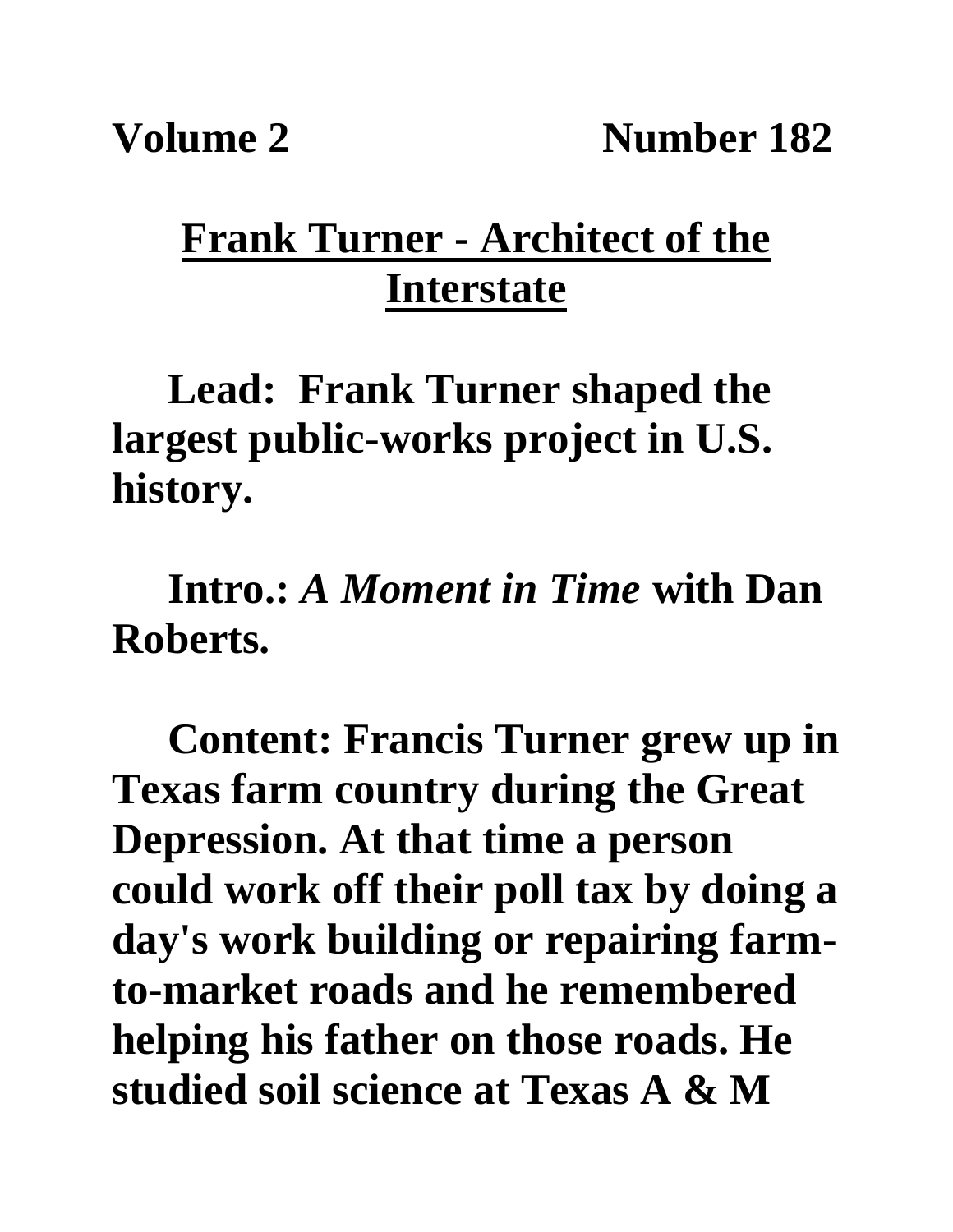**University and worked on military roads in Alaska during the war. After World War II he went to help reconstruct the highway system in the Philippines.**

**In 1954 when President Eisenhower appointed General Lucius Clay who had organized the Berlin Airlift, to head a commission that was to design a vast network of national highways, Frank Turner was made head of the Commission staff. He helped develop the plan, draft the legislation, and lobbied heavily to get it through Congress. Turner and the Commission did extensive national surveys seeking information on existing driving patterns and people's desires. They criss-crossed the map of the**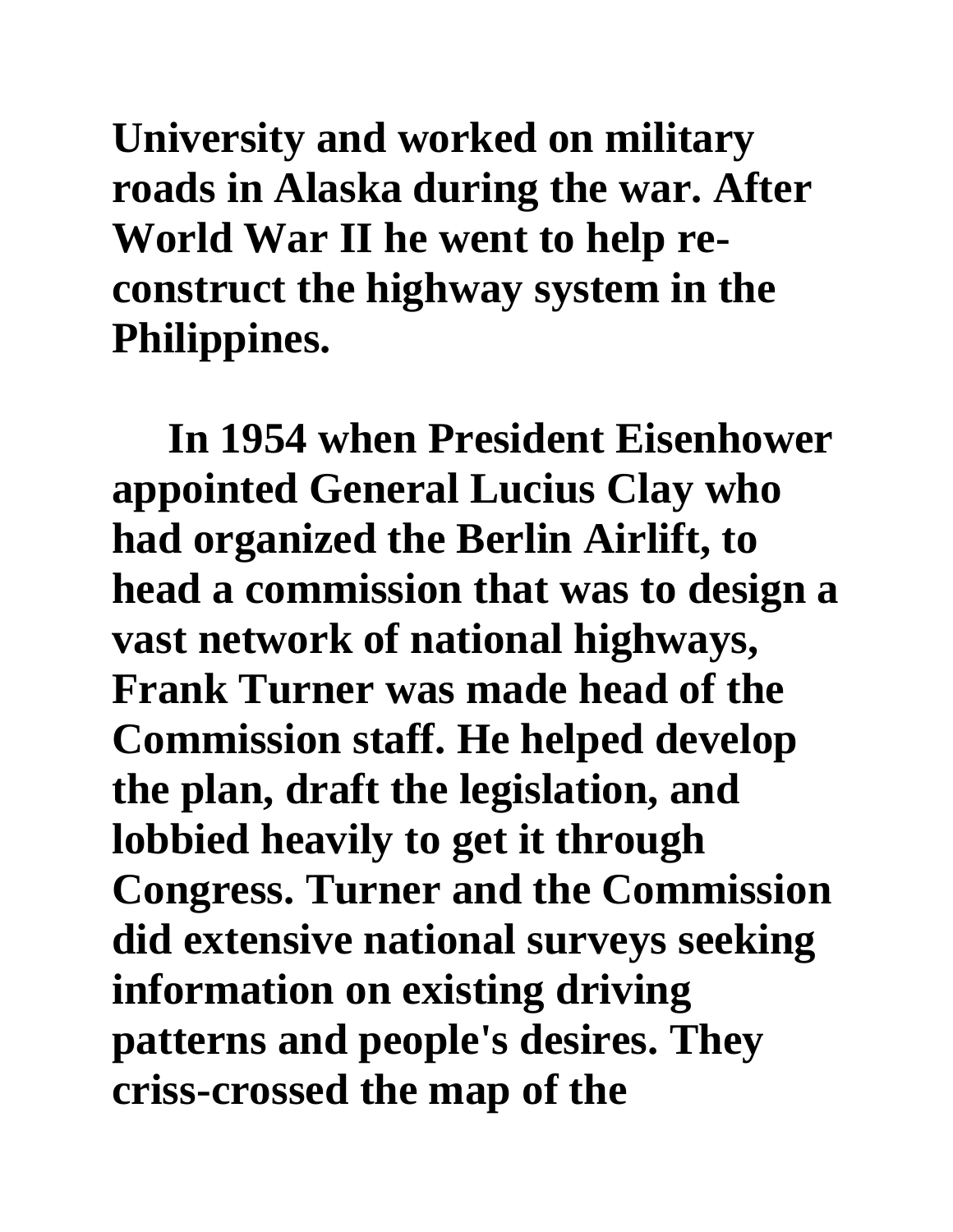## **continental United States with routes, which over two decades gradually became desires etched in asphalt.**

**Though most interstate highway mileage was in the country-side, most of the dollars were spent in and around cities. The interstate system helped shift the economic and political balance of power in the nation from the great northern and midwestern cities to the Sun Belt of the South and West. They also helped empty out old urban neighborhoods making it possible for people to work in the city and live in the suburbs.**

**Frank Turner became head of the Federal Highway Commission in 1969 just as a strong reaction set in to the**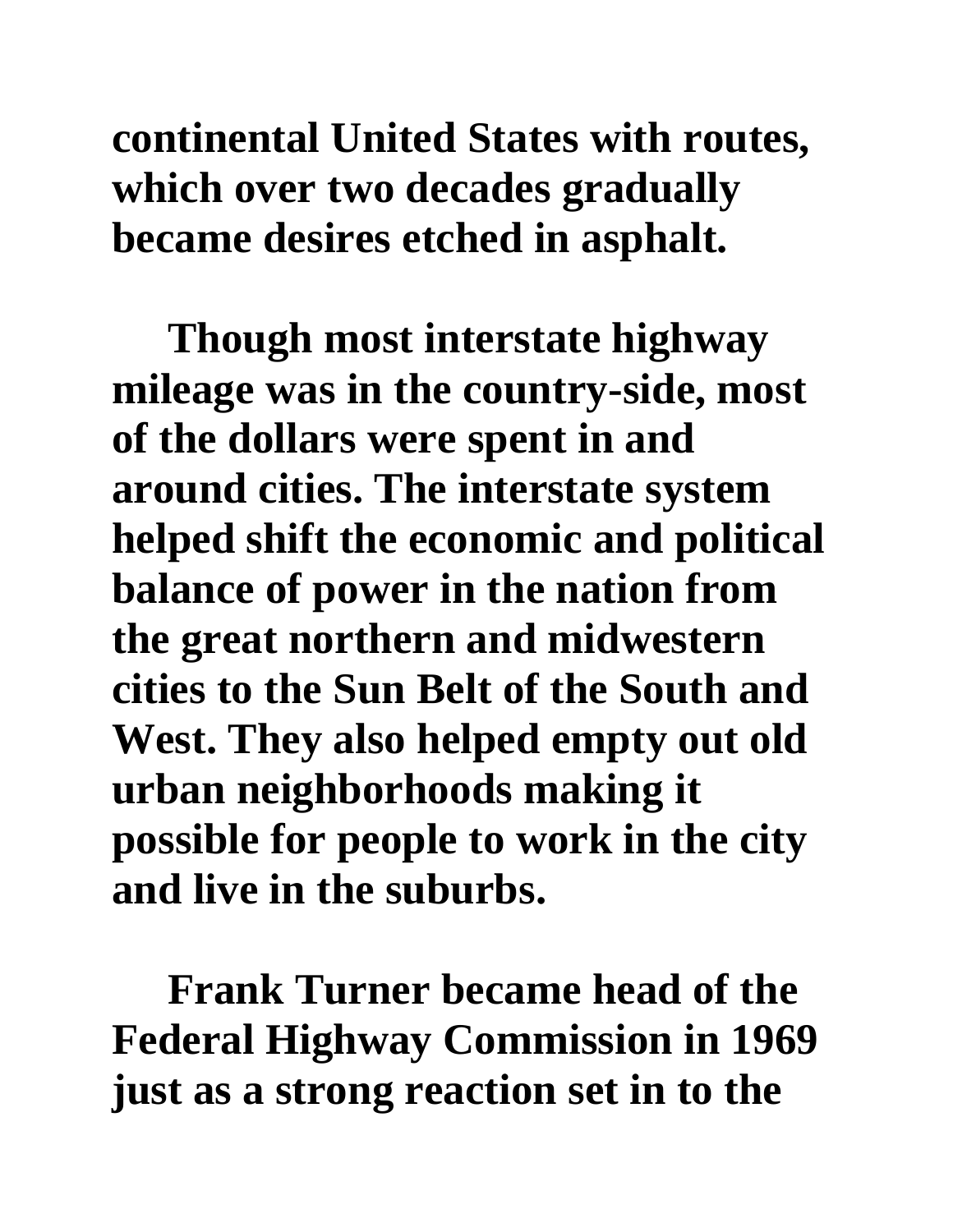**building of inter-urban highways. Soon in many cities it would be politically difficult to construct a downtown interstate. Congress became very stingy with funds for maintenance and the system fell for a time into disrepair. Funds intended for highways were used for mass transit, provoking Turner's disdain for what he called "rabbit" transit He said, "if you like waiting for elevators, you'll love rabbit transit."**

**Frank Turner may have been a man out of his time but his creation, nearly 50,000 miles of smooth, fast and with some notable exceptions uncrowded interstates is an engineering triumph and a feature of national life few Americans would even consider**